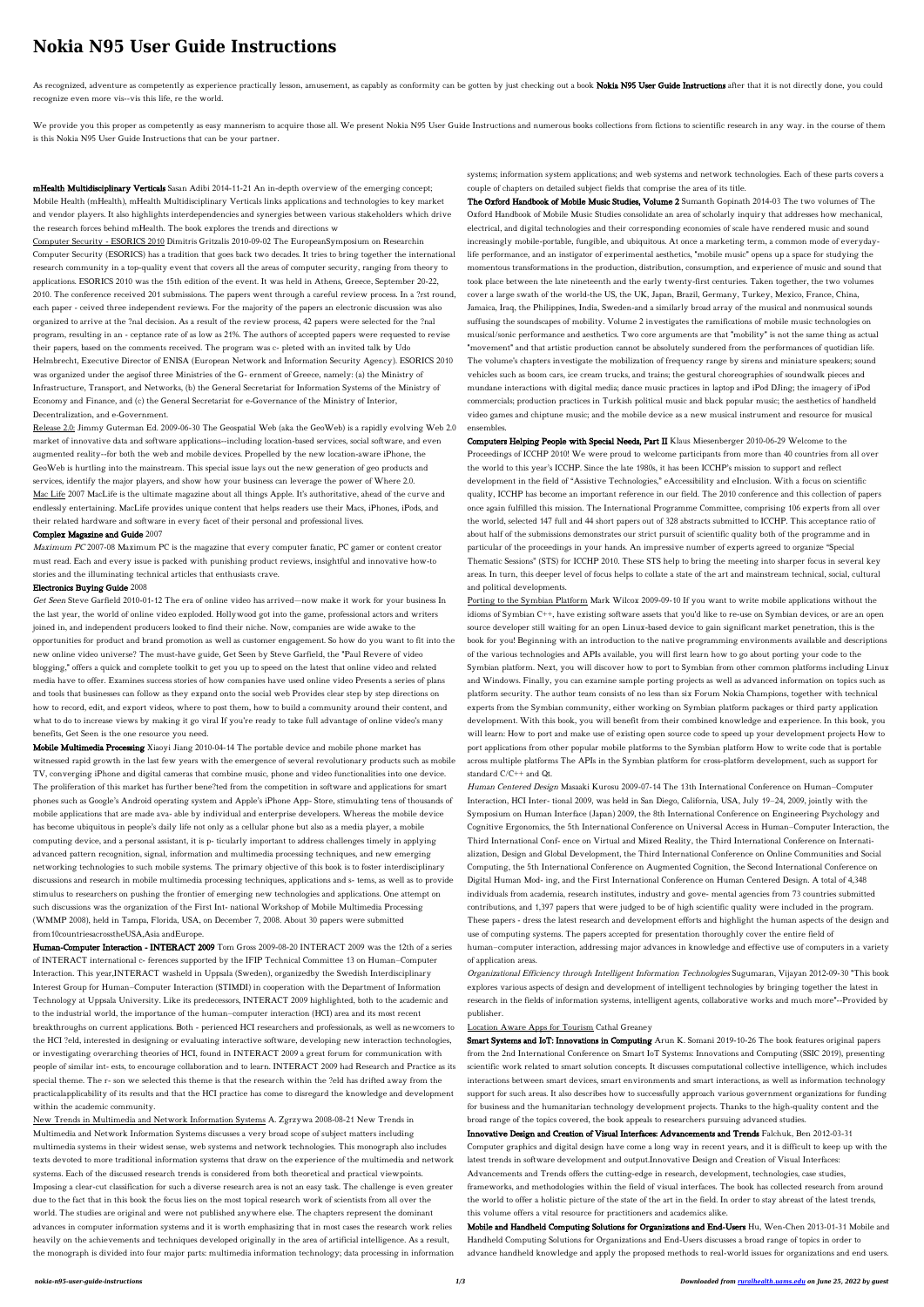This book brings together researchers and practitioners involved with mobile and handheld computing solutions useful for IT students, researchers, and scholars.

Games on Symbian OS Fadi Chehimi 2008-04-15 The first part of this book discusses the mobile games industry, and includes analysis of why the mobile industry differs from other sectors of the games market, a discussion of the sales of mobile games, their types, the gamers who play them, and how the games are sold. The second part describes key aspects of writing games for Symbian smartphones using Symbian C++ and native APIs. The chapters cover the use of graphics and audio, multiplayer game design, the basics of writing a game loop using Symbian OS active objects, and general good practice. There is also a chapter covering the use of hardware APIs, such as the camera and vibra. Part Three covers porting games to Symbian OS using C or C++, and discusses the standards support that Symbian OS provides,and some of the middleware solutions available. A chapter about the N-Gage platform discusses how Nokia is pioneering the next generation of mobile games, by providing a platform SDK for professional games developers to port games rapidly and effectively. The final part of the book discusses how to create mobile games for Symbian smartphones using java ME, Doja (for Japan) or Flash Lite 2. This book will help you if you are: \* a C++ developer familiar with mobile development but new to the games market \* a professional games developer wishing to port your games to run on Symbian OS platforms such as S60 and UIQ \* someone who is interested in creating C++, Java ME or Flash Lite games for Symbian smartphones. This book shows how to create mobile games for Symbian smartphones such as S60 3rd Edition, UIQ3 or FOMA devices. It includes contributions from a number of experts in the mobile games industry, including Nokia's N-gage team, Ideaworks3D, and ZingMagic, as well as academics leading the field of innovative mobile experiences. Handbook on East Asian Economic Integration Kimura, Fukunari 2021-12-09 This comprehensive Handbook provides an in-depth analysis of the nature of East Asian economic integration alongside thoughtful insights into contemporary issues, such as agricultural development, structural transformation and East Asian trade, alongside skills and human capital development policies of ASEAN. Contributors also provide detailed explanations on trade, poverty and Aid for Trade, institutional reforms, regulatory reform and measuring integration.

PC Mag 2008-08 PCMag.com is a leading authority on technology, delivering Labs-based, independent reviews of the latest products and services. Our expert industry analysis and practical solutions help you make better buying decisions and get more from technology.

Programming the Mobile Web Maximiliano Firtman 2013-03-18 With the second edition of this popular book, you'll learn how to build HTML5 and CSS3-based apps that access geolocation, accelerometer, multi-touch screens, offline storage, and other features in today's smartphones, tablets, and feature phones. The market for mobile apps continues to evolve at a breakneck pace, and this book is the most complete reference available for the mobile web. Author and mobile development expert Maximiliano Firtman shows you how to develop a standard app core that you can extend to work with specific devices. This updated edition covers many recent advances in mobile development, including responsive web design techniques, offline storage, mobile design patterns, and new mobile browsers, platforms, and hardware APIs. Learn the particulars and pitfalls of building mobile websites and apps with HTML5, CSS, JavaScript and responsive techniques Create effective user interfaces for touch devices and different resolution displays Understand variations among iOS, Android, Windows Phone, BlackBerry, Firefox OS, and other mobile platforms Bypass the browser to create native web apps, ebooks, and PhoneGap applications Build apps for browsers and online retailers such as the App Store, Google Play Store, Windows Store, and App World Pervasive Computing Jadwiga Indulska 2008-05-16 On behalf of the Organizing Committee for Pervasive 2008, welcome to the proceedings of the 6th International Conference on Pervasive Computing. The year2008wasthesecondtimeinasmanyyearsthatthePervasiveconferencehas attempted to "globalize": For the second year in a row the conference was held outside of Europe. The conference is seen as one of the most respected venues for publishing researchon pervasive and ubiquitous computing and captures the state of the art in pervasive computing research. In 2008, as in previous years, the proceedings present solutions for challenging research problems and help to identify upcoming research opportunities. Pervasive 2008 attracted 114 high-quality submissions, from which the Te- nical Program Committee accepted 18 papers, resulting in a competitive 15. 8% acceptance rate. There were over 335 individual authors from 27 countries,c- ing from a wide range of disciplines and from both academic and industrial organizations. Papers were selected solely on the quality of their peer reviews using a double-blind review process. The review process was carried out by 38 members of the international Technical ProgramCommittee (TPC) who are - perts of international standing. The TPC members were aided by 104 external reviewers. It wasa rigorousreviewprocess,in whicheachpaper had atleastfour reviews: three reviews provided by by the Committee members and one review written by an external reviewer. The reviews were followed by a substantive - liberation on each paper during an electronic discussion phase before the start of the Committee meeting.

Next Generation Mobile Networks and Ubiquitous Computing Pierre, Samuel 2010-08-31 "This book provides a comprehensive and unified view of the latest and most innovative research findings on the many existing interactions between mobile networking, wireless communications, and ubiquitous computing"--Provided by publisher.

Mobile Web 2.0 Syed A. Ahson 2010-12-07 From basic concepts to research grade material, Mobile Web 2.0: Developing and Delivering Services to Mobile Devices provides complete and up-to-date coverage of the range of technical topics related to Mobile Web 2.0. It brings together the work of 51 pioneering experts from around the world who identify the major challenges in Mobile Web 2.0 applications and provide authoritative insight into many of their own innovations and advances in the field. To help you address contemporary challenges, the text details a conceptual framework that provides modeling facilities for context-aware, multi-channel Web applications. It compares various platforms for developing mobile services—from the developer and user perspectives—and explains how to use high-level modeling constructs to drive the application development process through automatic code generation. Proposes an expanded model of mobile application context Explores mobile social software as an Information and Communications Technology (ICT) Discusses the effect of context on mobile usability Through empirical study, the book tests a number of hypotheses on the use of software implementation technology and location context in mobile applications. It introduces Reusable End-User Customization (REUC)—a technique that allows users to adapt the layout of Web pages and automatically reapplies those preferences on subsequent visits. It also investigates the need for non-visual feedback with long system response times, particularly when downloading Web pages to mobile devices.

## Towards a User-centric Context Aware System Sian Lun Lau 2011

Interactive Storytelling Ido A Iurgel 2009-11-24 The rich programme of ICIDS 2009, comprising invited talks, technical pres- tations and posters, demonstrations, and co-located post-conference workshops clearly underscores the event's status as premier international meeting in the domain. It thereby con?rms the decision taken by the Constituting Committee of the conference series to take the step forward: out of the national cocoons of its precursors, ICVS and TIDSE, and towards an itinerant platform re?ecting its global constituency. This move re?ects the desire and the will to take on the challenge to stay on the lookout, critically re?ect upon and integrate views and ideas,?ndingsandexperiences,andtopromoteinterdisciplinaryexchange,while ensuring overall coherence and maintaining a sense of direction. This is a signi?cant enterprise: The challenges sought are multifarious and must be addressed consistently at all levels. The desire to involve all research

communitiesandstakeholdersmustbematchedbyacknowledgingthedi?erences in established practises and by providing suitable means of guidance and int- duction, exposition and direct interaction at the event itself and of lasting (and increasingly:living) documentation, of which the present proceedings are but an important part. M-Libraries 3 Mohamed Ally 2012-01-23 This title draws together international authorities to explore the variety of work that libraries are doing across the world to deliver resources to users via mobile and hand-held devices. Based on the proceedings of the Third International M-Libraries Conference held in Brisbane in May 2011, this draws together cutting-edge international contributions from the leading authorities in the field. The main strands of discussion include: • mobile services and their development • mobile users, their behaviour and requirements •

emerging technical developments including new platforms, devices and applications • strategy and infrastructure developments at national level • reflections and feedback on new service models • local innovation. Readership: Information professionals in all sectors, policy makers, researchers, developers, publishers, suppliers, LIS students and new professionals.

Promoting Active Learning through the Integration of Mobile and Ubiquitous Technologies Keengwe, Jared 2014-08-31 Once considered disruptive to learning, technology has increasingly become an integrated and valued part of the modern classroom. In particular, mobile technologies provide the ability to encourage evocative student learning through new experiences. Promoting Active Learning through the Integration of Mobile and Ubiquitous Technologies showcases the widely varied ways that technology can be applied to enhance classroom learning. Closely examining and critiquing the best methods in assimilating technologies, this publication is a valuable resource for faculty, teachers, administrators, technology staff, directors of learning centers, and other education technology leaders interested in incorporating new technologies within the classroom for engaging student learning.

Mobile and Ubiquitous Systems: Computing, Networking, and Services Alessandro Puiatti 2012-05-24 This book constitutes the thoroughly refereed post-conference proceedings of the 8th International ICST Conference on Mobile and Ubiquitous Systems: Computing, Networking, and Services, MobiQuitous 2011, held in Copenhagen, Denmark, in December 2011. The 34 revised full papers presented were carefully reviewed and selected from numerous submissions. They cover a wide range of topics ranging from localization and tracking, search and discovery, classification and profiling, context awareness and architecture, location and activity recognition as well as a best paper session, an industry track, and poster and demo papers.

Entertainment Computing -- ICEC 2009 Stéphane Natkin 2009-08-28 This book constitutes the thoroughly refereed proceedings of the 8th International Conference on Entertainment Computing, ICEC 2009, held in Paris, France, in September 2009, under the auspices of IFIP. The 14 revised long papers, 19 short papers and 23 poster papers and demos presented were carefully reviewed and selected from 105 submissions for inclusion in the book. The papers cover all main domains of entertainment computing, from interactive music to games, taking a wide range of scientific domains from aesthetic to computer science.

Intelligent Environments 2009 Vic Callaghan 2009-01-01 As computers are increasingly embedded into our everyday environments, the objects therein become augmented with sensors, processing and communication capabilities and novel interfaces. The capability for objects to perceive the environment, store and process data, pursue goals, reason about their intentions and coordinate actions in a holistic manner gives rise to the so-called Intelligent Environment (IE). In such environments, real space becomes augmented with digital content, thus transcending the limits of nature and of human perception.

New Frontiers for Entertainment Computing Paolo Ciancarini 2008-07-08 This book constitutes the refereed proceedings of the 1st IFIP Entertainment Computing Symposium held in Milan, Italy on September 7-10, 2008. The IFIP series publishes state-of-the-art results in the sciences and technologies of information and communication. The scope of the series includes: foundations of computer science; software theory and practice; education; computer applications in technology; communication systems; systems modeling and optimization; information systems; computers and society; computer systems technology; security and protection in information processing systems; artificial intelligence; and human-computer interaction. Proceedings and post-proceedings of refereed international conferences in computer science and interdisciplinary fields are featured. These results often precede journal publication and represent the most current research. The principal aim of the IFIP series is to encourage education and the dissemination and exchange of information about all aspects of computing. HWM 2007-07 Singapore's leading tech magazine gives its readers the power to decide with its informative

articles and in-depth reviews.

Make: Arduino Bots and Gadgets Kimmo Karvinen 2011-03-24 Provides information on creating a variety of gadgets and controllers using Arduino.

Mobile Computing, Applications, and Services Petros Zerfos 2010-06-08 This proceedings volume includes the full research papers presented at the First Int- national Conference on Mobile Computing, Applications, and Services (MobiCASE) held in San Diego, California, during October 26-29, 2009. It was sponsored by ICST and held in conjunction with the First Workshop on Innovative Mobile User Inter- tivity (WIMUI). MobiCASE highlights state-of-the-art academic and industry research work in - main topics above the OSI transport layer with an emphasis on complete end-to-end systems and their components. Its vision is largely influenced by what we see in the consumer space today: high-end mobile phones, high-bandwidth wireless networks, novel consumer and enterprise mobile applications, scalable software infrastructures, and of course an increasingly larger user base that is moving towards an almost a- mobile lifestyle. This year's program spanned a wide range of research that explored new features, algorithms, and infrastructure related to mobile platforms. We received submissions from many countries around the world with a high number from Europe and Asia in addition to the many from North America. Each paper received at least three in- pendent reviews from our Technical Program Committee members during the Spring of 2009, with final results coming out in July. As a result of the review process, we selected 15 high-quality papers and complemented them with six invited submissions from leading researchers, reaching the final count of 21 papers in the program. Position, Navigation, and Timing Technologies in the 21st Century Y. Jade Morton 2020-12-17 Covers the latest developments in PNT technologies, including integrated satellite navigation, sensor systems, and civil applications Featuring sixty-four chapters that are divided into six parts, this two-volume work provides comprehensive coverage of the state-of-the-art in satellite-based position, navigation, and timing (PNT) technologies and civilian applications. It also examines alternative navigation technologies based on other signals-of-opportunity and sensors and offers a comprehensive treatment on integrated PNT systems for consumer and commercial applications. Volume 1 of Position, Navigation, and Timing Technologies in the 21st Century: Integrated Satellite Navigation, Sensor Systems, and Civil Applications contains three parts and focuses on the satellite navigation systems, technologies, and engineering and scientific applications. It starts with a historical perspective of GPS development and other related PNT development. Current global and regional navigation satellite systems (GNSS and RNSS), their inter-operability, signal quality monitoring, satellite orbit and time synchronization, and ground- and satellite-based augmentation systems are examined. Recent progresses in satellite navigation receiver technologies and challenges for operations in multipath-rich urban environment, in handling spoofing and interference, and in ensuring PNT integrity are addressed. A section on satellite navigation for engineering and scientific applications finishes off the volume. Volume 2 of Position, Navigation, and Timing Technologies in the 21st Century: Integrated Satellite Navigation, Sensor Systems, and Civil Applications consists of three parts and addresses PNT using alternative signals and sensors and integrated PNT technologies for consumer and commercial applications. It looks at PNT using various radio signals-of-opportunity, atomic clock, optical, laser, magnetic field, celestial, MEMS and inertial sensors, as well as the concept of navigation from Low-Earth Orbiting (LEO) satellites. GNSS-INS integration, neuroscience of navigation, and animal navigation are also covered. The volume finishes off with a collection of work on contemporary PNT applications such as survey and mobile mapping, precision agriculture, wearable systems, automated driving, train control, commercial unmanned aircraft systems, aviation, and navigation in the unique Arctic environment. In addition, this text: Serves as a complete reference and handbook for professionals and students interested in the broad range of PNT subjects Includes chapters that focus on the latest developments in GNSS and other navigation sensors, techniques, and applications Illustrates interconnecting relationships between various types of technologies in order to assure more protected, tough, and accurate PNT Position, Navigation, and Timing Technologies in the 21st Century: Integrated Satellite Navigation, Sensor Systems, and Civil Applications will appeal to all industry professionals, researchers, and academics involved with the science, engineering, and applications of position, navigation, and timing technologies. pnt21book.com Multimedia Interaction and Intelligent User Interfaces Ling Shao 2010-09-11 Consumer electronics (CE) devices, providing multimedia entertainment and enabling communication, have become ubiquitous in daily life.